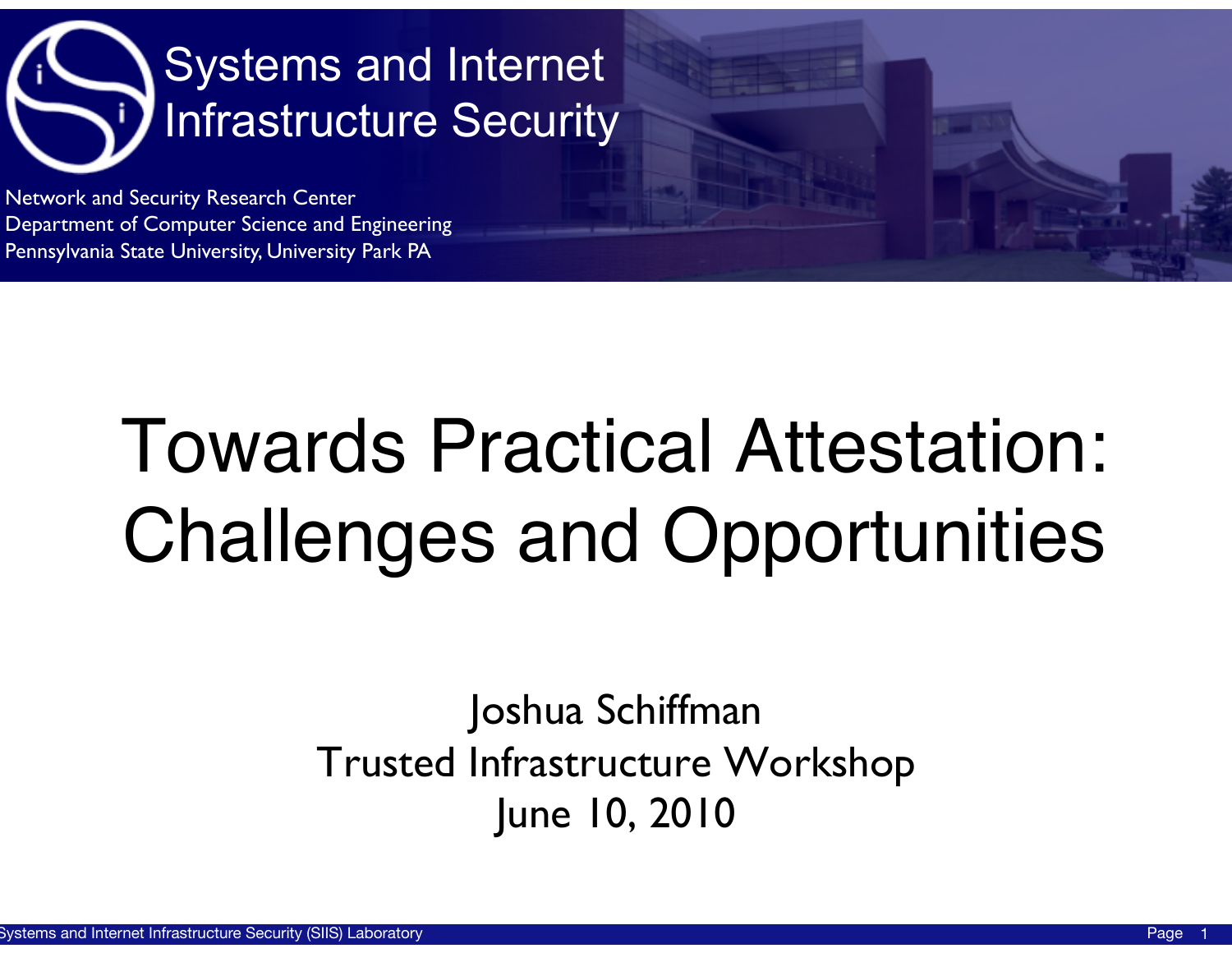## What is it good for?



- TC originally designed to monitor clients
	- ‣ Monitor special purpose systems (media players)
	- ‣ Establishing trust in the client's environment
- Required the user to participate
- Lacking a PKI to identify machines

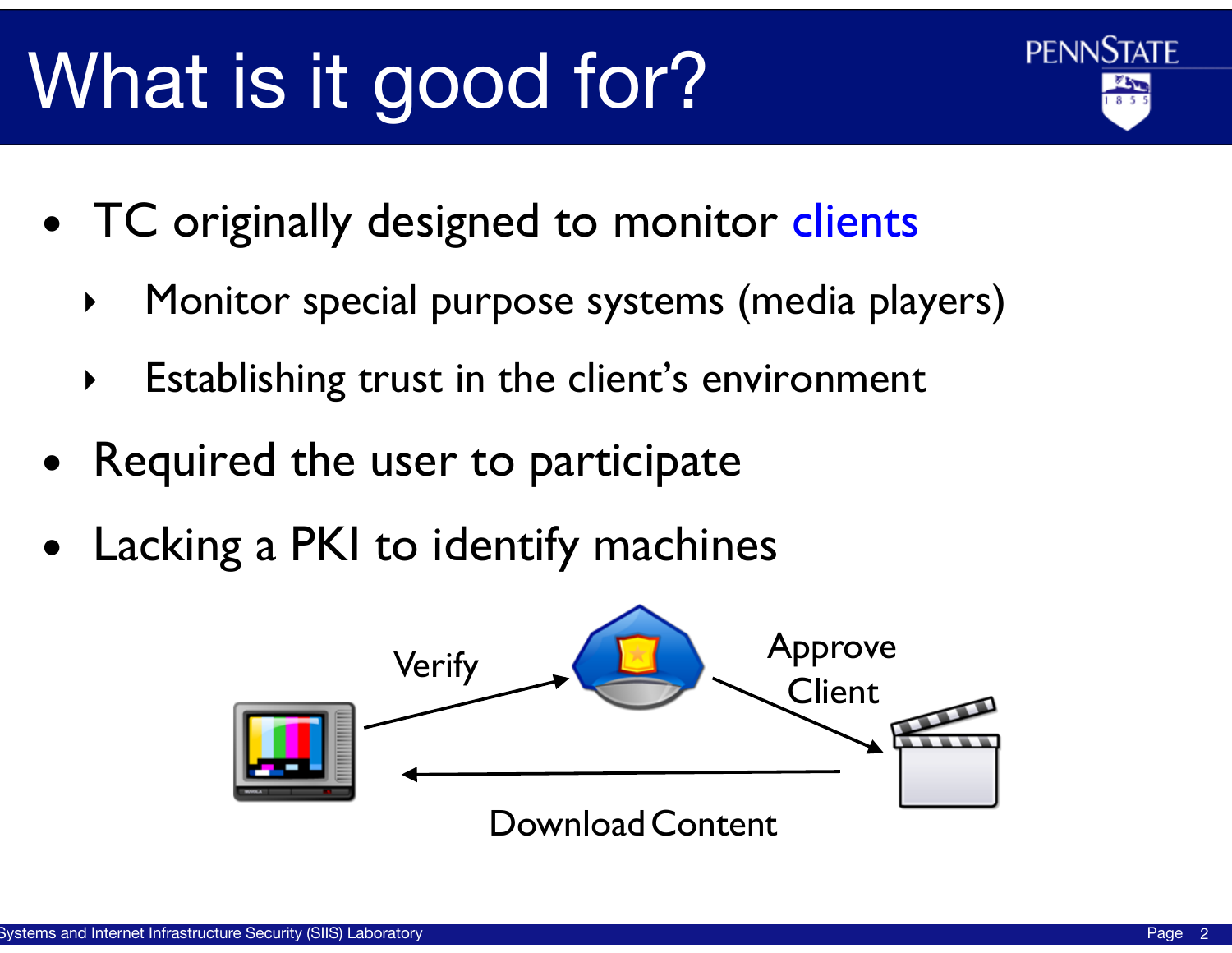#### Verifying Servers

- Servers have a greater incentive to use TC
	- ‣ Proof of the service's correctness
	- ‣ Supplement SSL Certificates
	- Large companies can manage internal PKI
- Adoption challenges
	- **Performance**
	- ‣ Privacy concerns
	- ‣ Don't want to be restricted by complicated processes



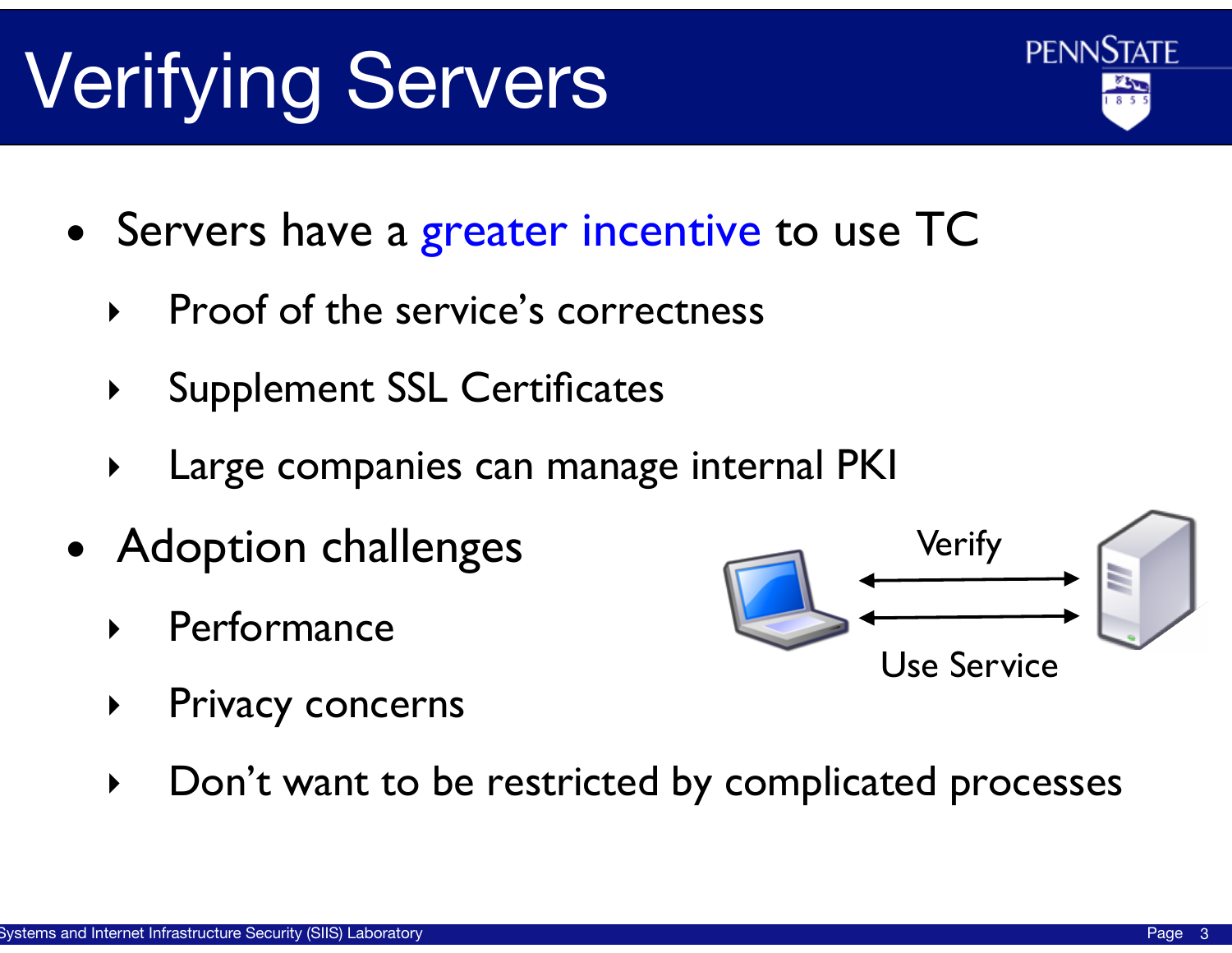# Defining Integrity Goals



- Must first build *secure systems* before we can verify
- *Challenge*: Extract meaningful security properties from system configurations.
- What is a *secure system* or *high integrity*?
- Establish higher level properties
	- We can guide our design from integrity models
- Support various mechanisms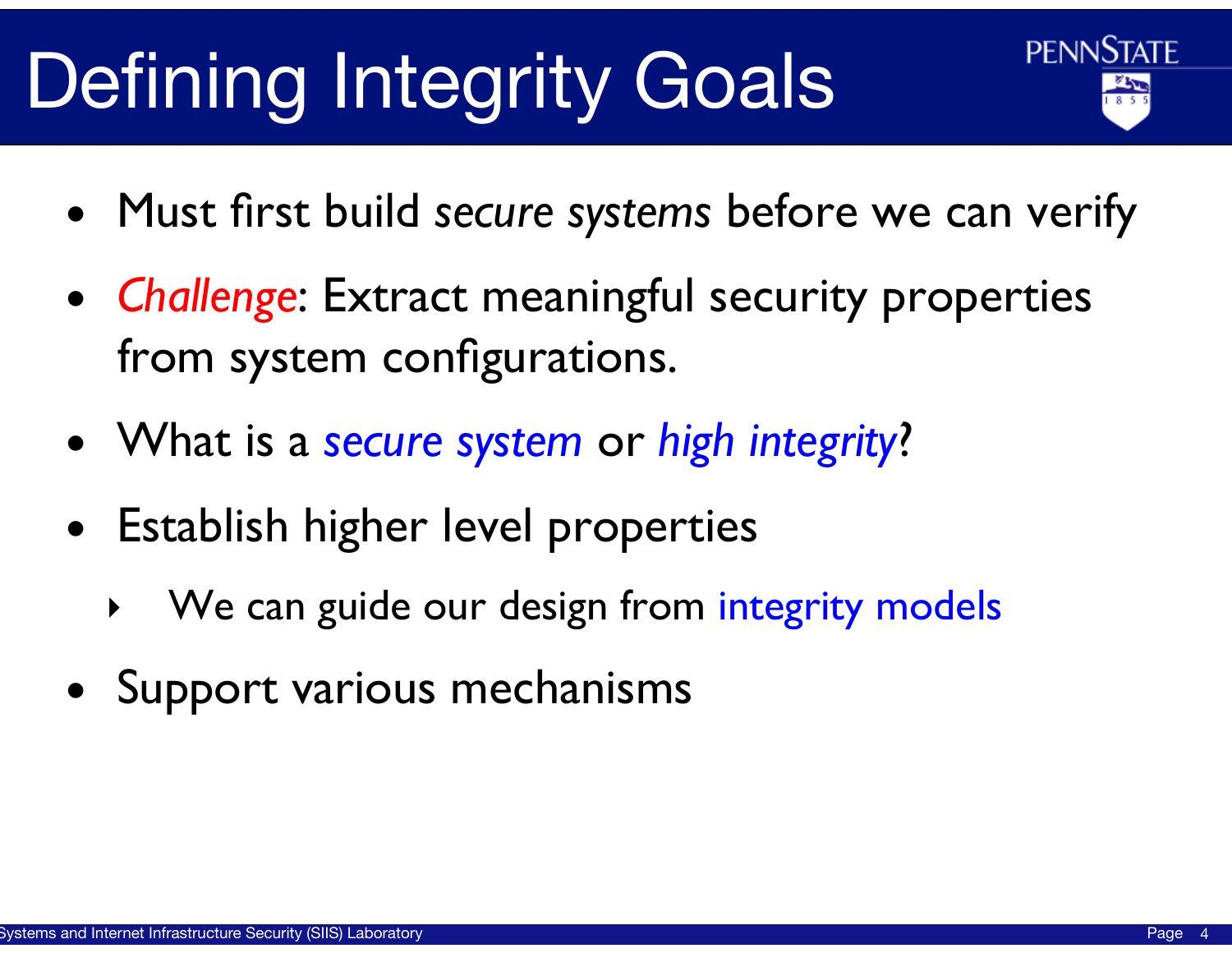## Trustworthy Base



- *Challenge*: Verifying the initial state of the entire attestation framework
- Potentially large TCB to verify
	- ‣ Code and data
	- ‣ Need methods for assessing dynamic data
- Provenance of system to a trusted origin
	- ‣ Root of Trust for Installation [ACSAC '07]
- Alternative is to assess the impact of the data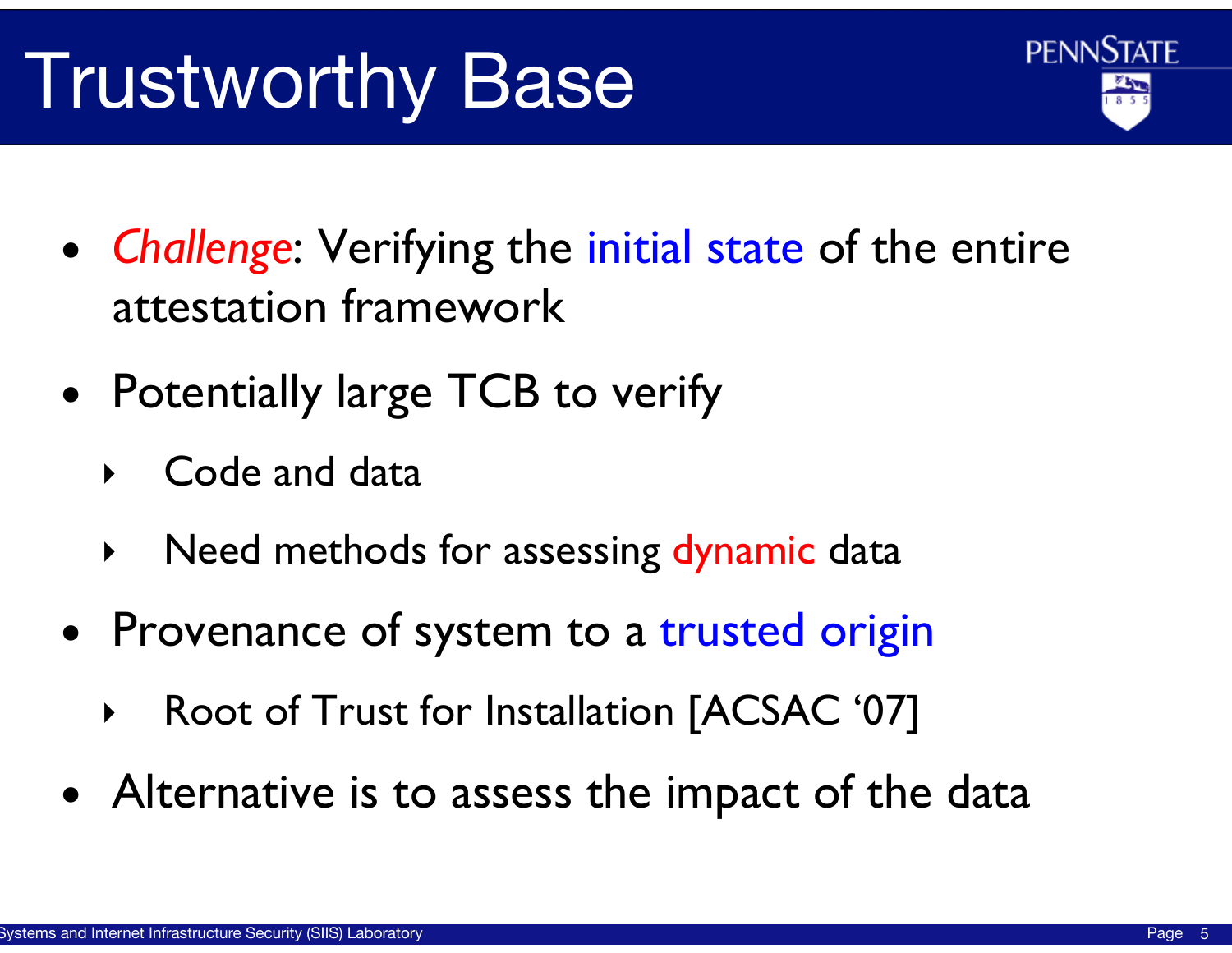# Integrity Monitoring

- *Challenge*: Balancing verification and enforcement of security-sensitive events
- Record events for later verification
	- ‣ Verify after the fact
	- Difficult to evaluate without context
- Enforcement can reduce verification effort
	- Must verify enforcement mechanism and policy
- VM systems are even more complicated

**PENNSTATE**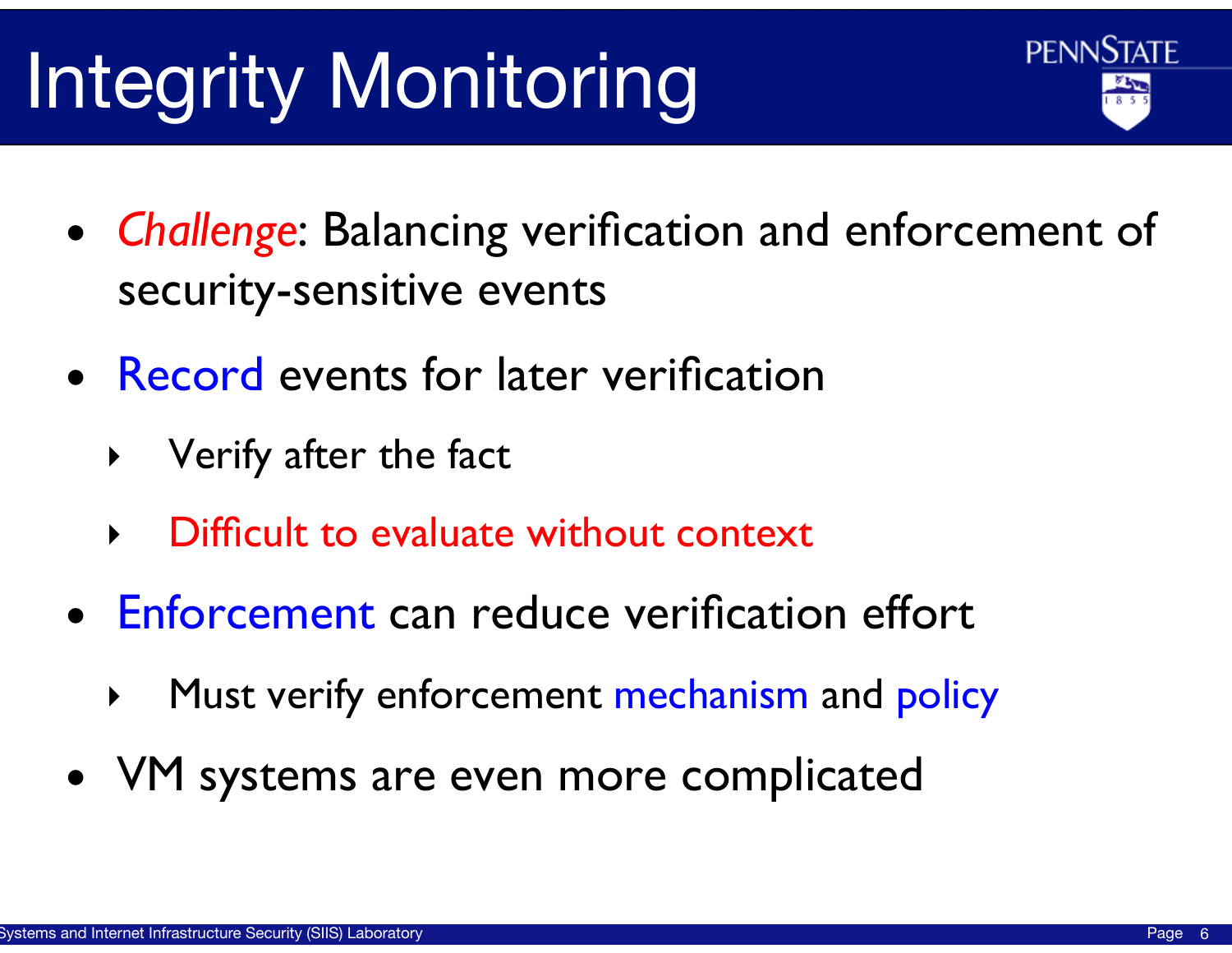

- *Challenge*: Eliminating performance bottlenecks
	- $\rightarrow$   $\sim$  1 second for TPM Quote
	- ‣ Late-launch requires substantial setup time
- Must move hardware off of the critical path
	- ‣ Use derived primitives, asynchrony, etc
- Examples:
	- ‣ Spork Web Server [ACSAC '09]
	- ‣ TrustVisor [S&P '10]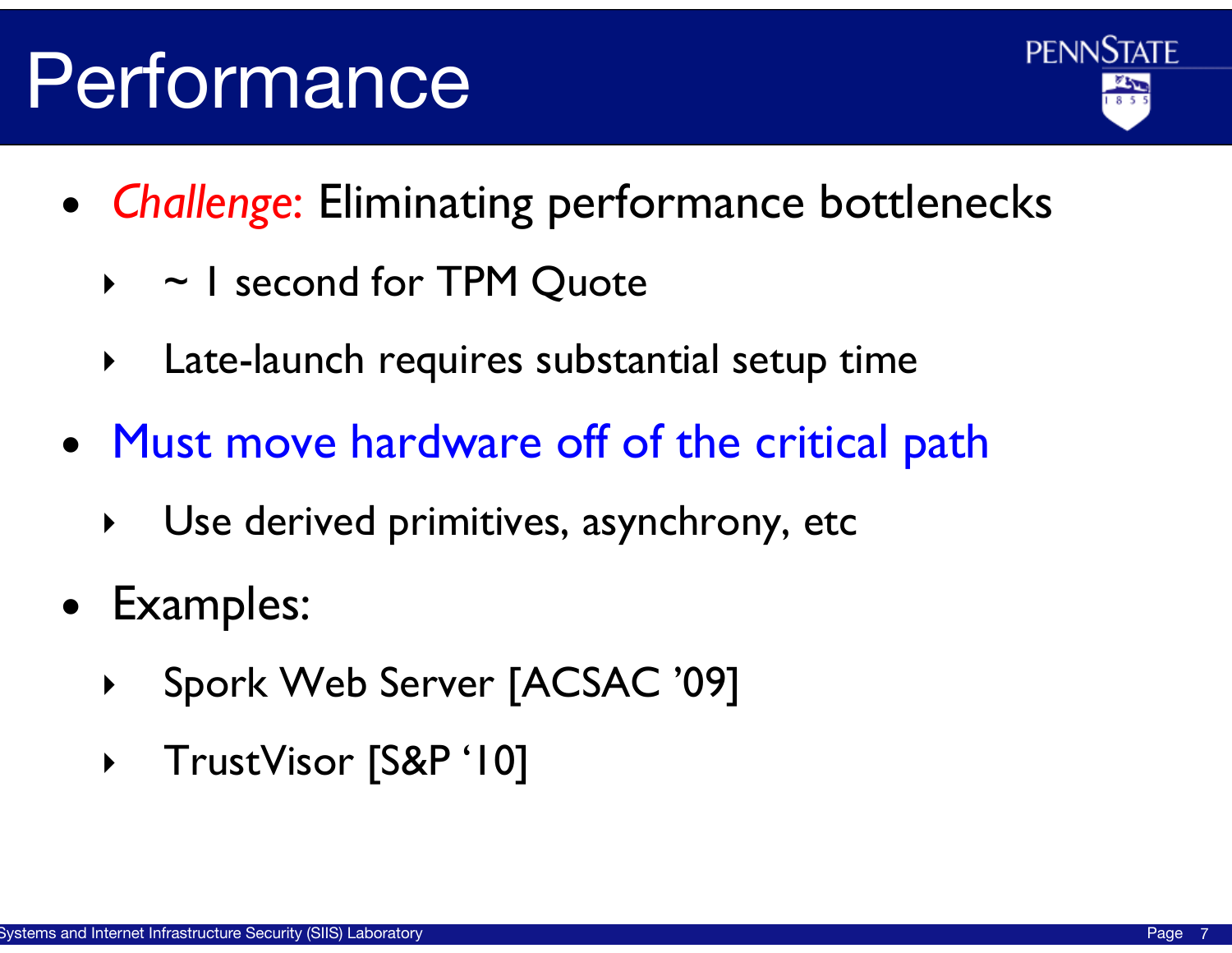#### Summary

- Develop high level properties to verify
- Create attestation frameworks that are complete, but also simple to verify
- Build upon the TC primitives to improve performance